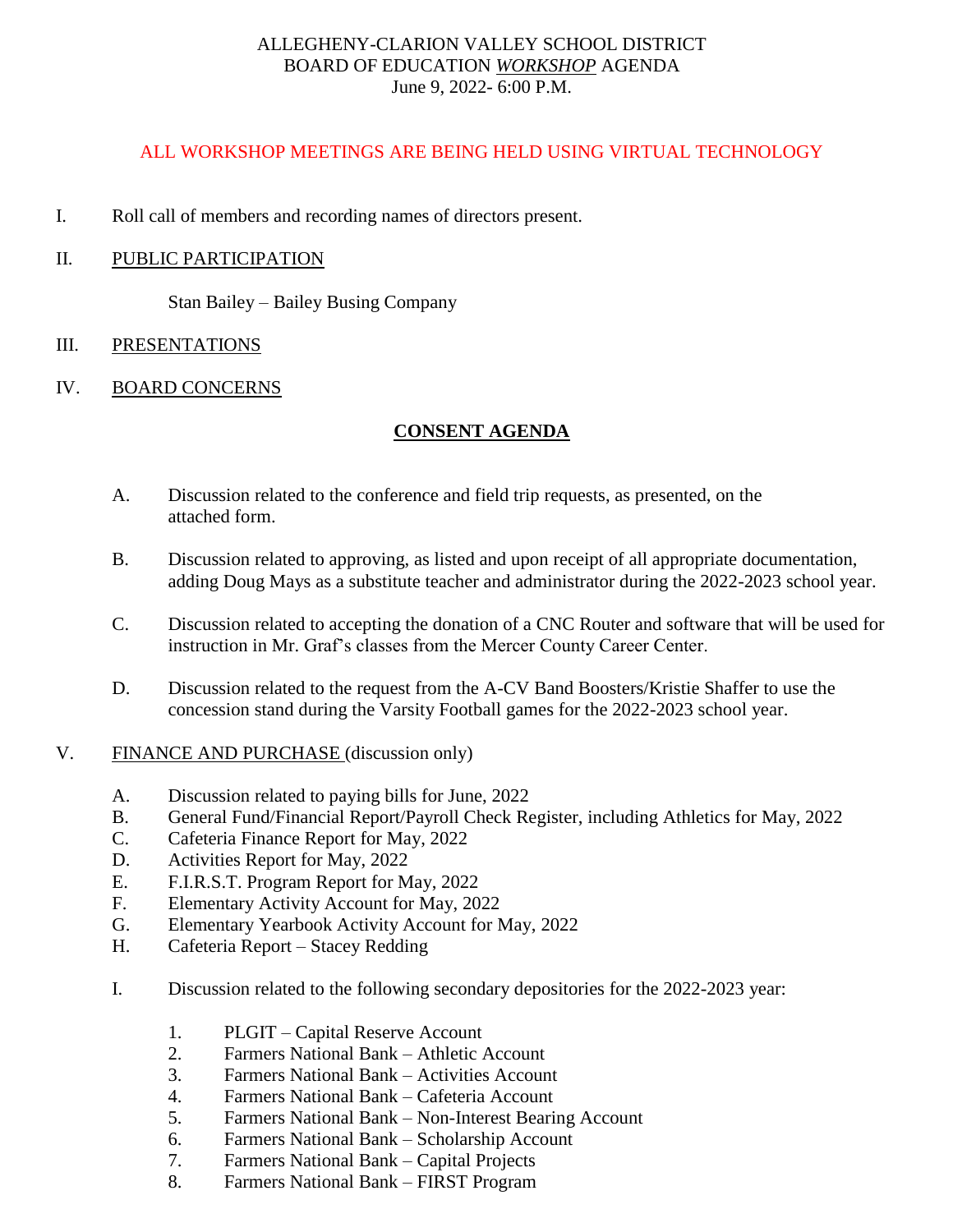J. Discussion related to, as presented, the 2022-2023 fringe benefit costs as listed:

|              |                   | <b>INACTIVE SUPPORT STAFF (Group No. 12696-20)</b> |                 |             |            |  |
|--------------|-------------------|----------------------------------------------------|-----------------|-------------|------------|--|
| <b>Rates</b> | <b>Individual</b> | Parent &                                           | Parent &        | Husband &   | Family     |  |
|              |                   | <b>Child</b>                                       | <b>Children</b> | <b>Wife</b> |            |  |
|              |                   |                                                    |                 |             |            |  |
|              | 2021-2022         | 2021-2022                                          | 2021-2022       | 2021-2022   | 2021-2022  |  |
|              | 2022-2023         | 2022-2023                                          | 2022-2023       | 2022-2023   | 2022-2023  |  |
| Medical      | \$604.15          | \$1,459.19                                         | \$1,459.19      | \$1,674.90  | \$1,777.74 |  |
|              | \$629.52          | \$1,520.48                                         | \$1,520.48      | \$1,745.25  | \$1,852.41 |  |
| Drug         | \$100.63          | \$316.94                                           | \$316.94        | \$316.94    | \$316.94   |  |
|              | \$115.28          | \$330.25                                           | \$330.25        | \$330.25    | \$330.25   |  |
| Total        | \$714.78          | \$1,776.13                                         | \$1,776.13      | \$1,991.84  | \$2,094.68 |  |
|              | \$744.80          | \$1,850.73                                         | \$1,850.73      | \$2,075.50  | \$2,182.66 |  |

# **MEDICAL INSURANCE -** Highmark Blue Cross/Blue Shield PPOBLUE Plan (Contractually required to offer) **SUPPORT STAFF** (Group No. 46867-20)

PPOBLUE Plan (Contractually required to offer) **PROFESSIONAL STAFF/MEET AND DISCUSS**

| (Group No. 46867-21) |                   |              |                 |             |            |  |
|----------------------|-------------------|--------------|-----------------|-------------|------------|--|
| <b>Rates</b>         | <b>Individual</b> | Parent &     | Parent &        | Husband &   | Family     |  |
|                      |                   | <b>Child</b> | <b>Children</b> | <b>Wife</b> |            |  |
|                      |                   |              |                 |             |            |  |
|                      |                   |              |                 |             |            |  |
|                      | 2021-2022         | 2021-2022    | 2021-2022       | 2021-2022   | 2021-2022  |  |
|                      | 2022-2023         | 2022-2023    | 2022-2023       | 2022-2023   | 2022-2023  |  |
| Medical              | \$604.15          | \$1,459.19   | \$1,459.19      | \$1,674.90  | \$1,777.74 |  |
|                      | \$619.57          | \$1,496.45   | \$1,496.45      | \$1,717.67  | \$1,823.14 |  |
| Drug                 | \$110.63          | \$316.94     | \$316.94        | \$316.94    | \$316.94   |  |
|                      | \$110.57          | \$316.75     | \$316.75        | \$316.75    | 316.75     |  |
| Total                | \$714.78          | \$1,776.13   | \$1,776.13      | \$1,991.84  | \$2,094.68 |  |
|                      | \$730.14          | \$1,813.20   | \$1,813.20      | \$2,034.42  | \$2,139.89 |  |

PPOBLUE Plan **(Inactive PSEA/ESPA – Teachers and Administration)** (Group No. 12696-21)

| <b>Rates</b> | <b>Individual</b>      | Parent &<br><b>Child</b> | Parent &<br><b>Children</b> | <b>Husband</b><br>& Wife | Family                 |
|--------------|------------------------|--------------------------|-----------------------------|--------------------------|------------------------|
|              | 2021-2022<br>2022-2023 | 2021-2022<br>2022-2023   | 2021-2022<br>2022-2023      | 2021-2022<br>2022-2023   | 2021-2022<br>2022-2023 |
| Medical      | \$604.15               | \$1,459.19               | \$1,459.19                  | \$1,674.90               | \$1,777.74             |
|              | \$619.57               | \$1,496.45               | \$1,496.45                  | \$1,717.67               | \$1,823.14             |
| Drug         | \$110.63               | \$316.94                 | \$316.94                    | \$316.94                 | \$316.94               |
|              | \$110.57               | \$316.75                 | \$316.75                    | \$316.75                 | \$316.75               |
| Total        | \$714.78               | \$1,776.13               | \$1,776.13                  | \$1,991.84               | \$2,094.68             |
|              | \$730.14               | \$1,813.20               | \$1,813.20                  | \$2,034.42               | \$2,139.89             |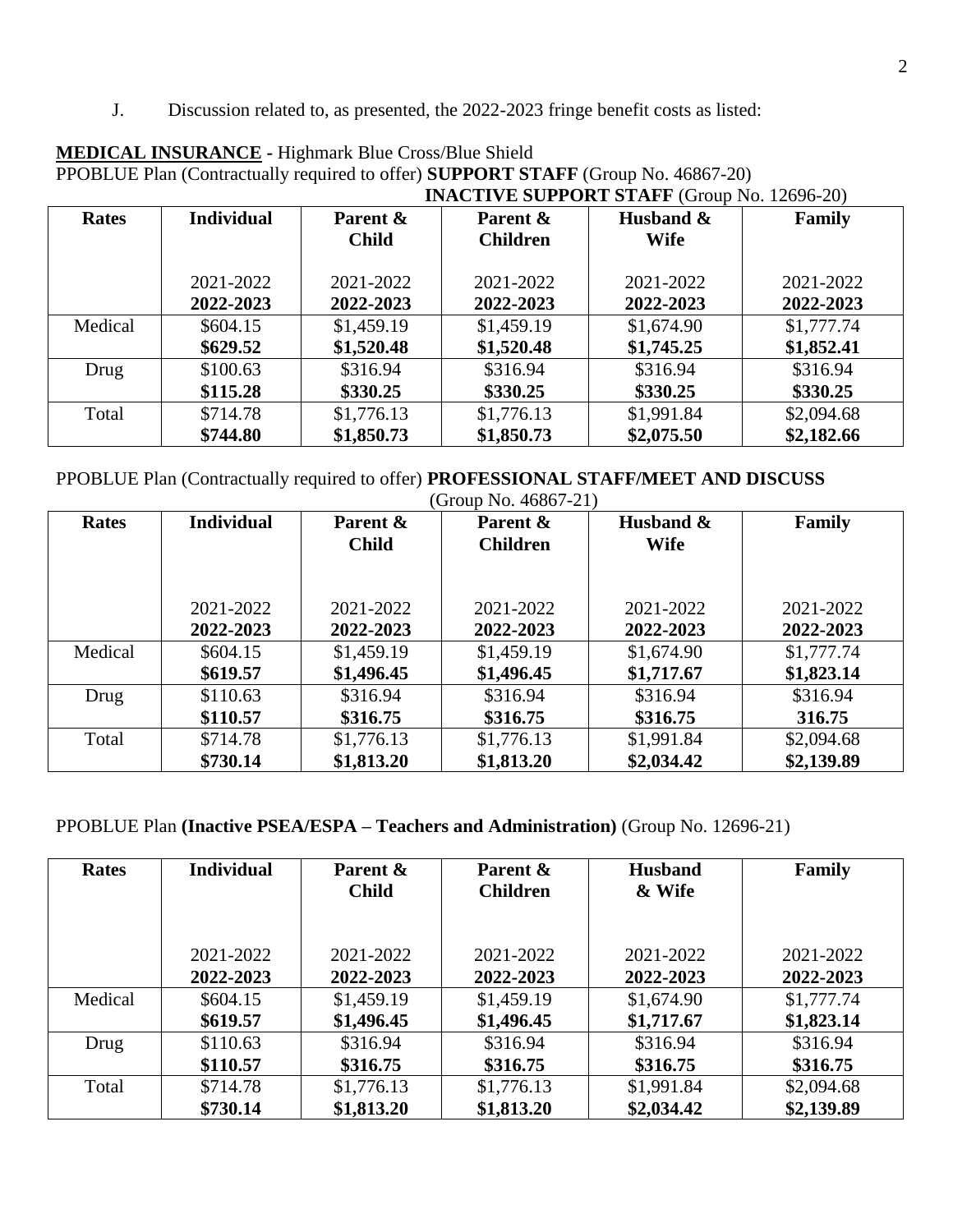### **VISION INSURANCE - Vision Benefits of America**

Group 050 (Faculty, Administrators, and Meet-and-Discuss Staff)

| 2021-2022        | 2022-2023        |  |  |
|------------------|------------------|--|--|
| Single - $$8.48$ | Single - $$8.48$ |  |  |
| Family - \$17.86 | Family - \$17.86 |  |  |

Group 051 (Support Staff)

| 2021-2022        | 2022-2023        |  |  |
|------------------|------------------|--|--|
| Single - $$6.38$ | Single - $$6.38$ |  |  |
| Family - \$13.68 | Family - \$13.68 |  |  |

### **DISABILITY INSURANCE** – The Standard (No change, up for renewal 2/1/2023)

Faculty - \$10.58 Administrators & Meet-and-Discuss - \$11.50

**DENTAL INSURANCE** – (Suggested rate) United Concordia (pay on claims only) (Faculty, Administrators, and Meet-and-Discuss Staff)

**Single - \$21.39** Single - \$27.64 Family - \$64.16 Family - **\$82.90**

 $Emplovec/Child - $44.91$   $Emplovec/Child - $58.03$ Employee/Spouse - \$42.78 Employee/Spouse - **\$55.28**

### (Non-Professional) (Support Staff) **COBRA DENTAL COVERAGE**

### 2021-2022 **2022-2023 Single – \$21.39 27.64** Family – \$64.16 Family - **\$82.90** Employee/Child - \$44.91 Employee/Child - \$58.03 Employee/Spouse - \$42.78 Employee/Spouse - **\$55.28**

### **(Professional) COBRA DENTAL COVERAGE**

| 2021-2022                | 2022-2023                 | 2021-2022         | 2022-2023         |
|--------------------------|---------------------------|-------------------|-------------------|
| Single - \$21.39         | Single - $$27.64$         | Single - $$21.39$ | Single - $$28.19$ |
| Employee/Child - \$44.91 | $Emplovec/Child - $58.03$ | Family - \$64.16  | Family - \$84.56  |

| $2021 - 2022$    | 2022-2023        |
|------------------|------------------|
| Single - \$21.39 | Single - \$28.19 |
| Family - \$64.16 | Family - \$84.56 |

### **LIFE INSURANCE (CM Regent Solutions-Sun Life)**

|                               |        |           |        |           | тулг-т готсвятная                                |                  |                        |
|-------------------------------|--------|-----------|--------|-----------|--------------------------------------------------|------------------|------------------------|
| <b>Professional</b> 2021-2022 |        | 2022-2023 |        | 2021-2022 |                                                  | 2022-2023        |                        |
| Single                        | \$9.75 | Single    | \$9.75 | Single    | \$9.75                                           | Single           | $*$ \$9.75 $*$ /\$5.85 |
| Dependent                     | \$3.40 | Dependent | \$3.40 | Dependent |                                                  | \$3.40 Dependent | \$3.40                 |
|                               |        |           |        |           | *They pay the difference of \$30,000 to \$50,000 |                  |                        |

**Non-Professional**

coverage\*

### **Administration – Act 93 Superintendent** 2021-2022 **2022-2023** 2021-2022 **2022-2023** Single \$19.50 Single **\$19.50** Single \$39.00 Single **\$39.00** Dependent \$ 3.40 Dependent **\$ 3.40** Dependent \$ 3.40 Dependent **\$ 0.00**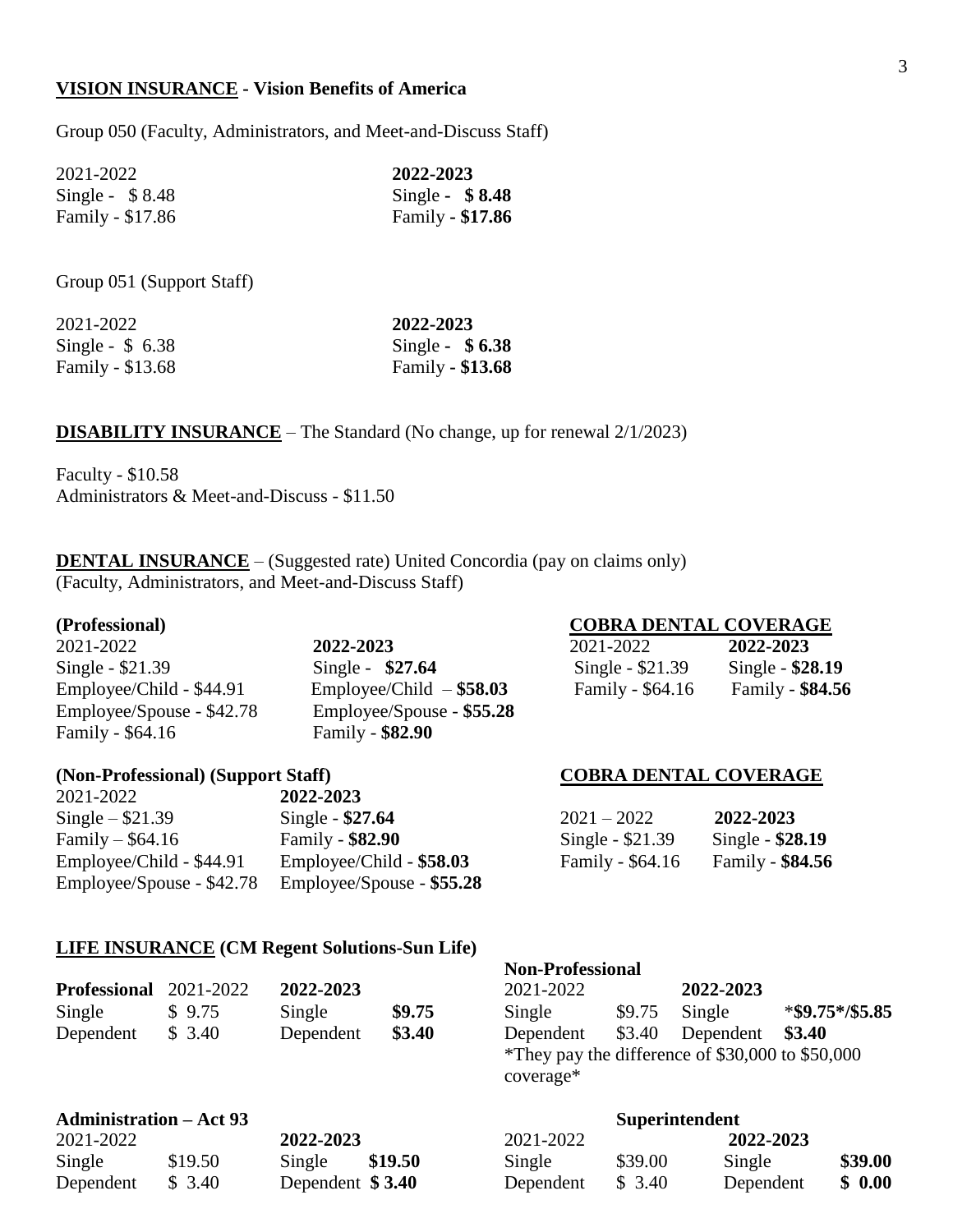- K. Discussion related to the Homestead/Farmstead Tax Exclusion Resolution as attached.
- L. Discussion related to the 2022-2023 school year all federal programs and grants as part of the District Budget.
- M. Discussion related to the proposal dated May 26, 2022, from Zach Shekell, Esq., to act as solicitor for the Allegheny-Clarion Valley School District at the rate of \$100.00 per hour for attorney time and \$30.00 per hour for legal assistant time for the 2022-2023 school year as attached.
- N. Discussion related to the proposal dated June 1, 2022, from Mark J. Kuhar, Esq., for labor and employment legal services for the 2022-2023 fiscal year beginning July 1, 2022 at the rate of \$225.00 per hour attorney time; \$185.00 per hour associate time; and \$135.00 per hour paralegal time.
- O. Discussion related to the fee letter 22-23 School Year from KnoxLaw, dated June 1, 2022 for specialized legal services to be provided to the District in collaboration with the District's solicitor for the 2022-2023 School Year as attached.
- P. Discussion related to the 2022-2023 A-C Valley School budget in the amount of \$\_\_\_\_\_\_\_\_\_\_\_\_\_\_\_\_\_\_ The local portion of revenue to support the proposed budget would result in the following tax levels in the four (4) counties:

Armstrong: mills when compared to 2021-2022 (33.31 mills) Butler: \_\_\_\_\_ mills when compared to 2021-2022 (70.11 mills) Clarion: \_\_\_\_\_ mills when compared to 2021-2022 (56.58 mills) Venango: mills when compared to 2021-2022 (13.96 mills) \$5.00 per capita – Section 679 \$5.00 per capita – Act 511 1.00% Earned Income (shared with municipalities where applicable) 1.00% Real Estate Transfer Tax (shared with municipalities where applicable) 2.00% discount where applicable 10.00% penalty where applicable (tbd)

## VI. PERSONNEL

- A. Discussion related to the request from Employee #248, to retroactively use April 20, May 2 and May 5, 2022 as unpaid leave days.
- B. Discussion related to the request from Employee #137 to retroactively use May 18 and May 19, 2022 as unpaid leave days.
- C. Discussion related to the request from Employee #378 to retroactively use May 27, 2022 as an unpaid leave day.
- D. Discussion related to the request from Employee #133 to retroactively use May 23, 2022 as an unpaid leave day.
- E. Discussion related to an hourly stipend in the amount of \$25.00 for Jodie Sheakley for the 2022-2023 school year.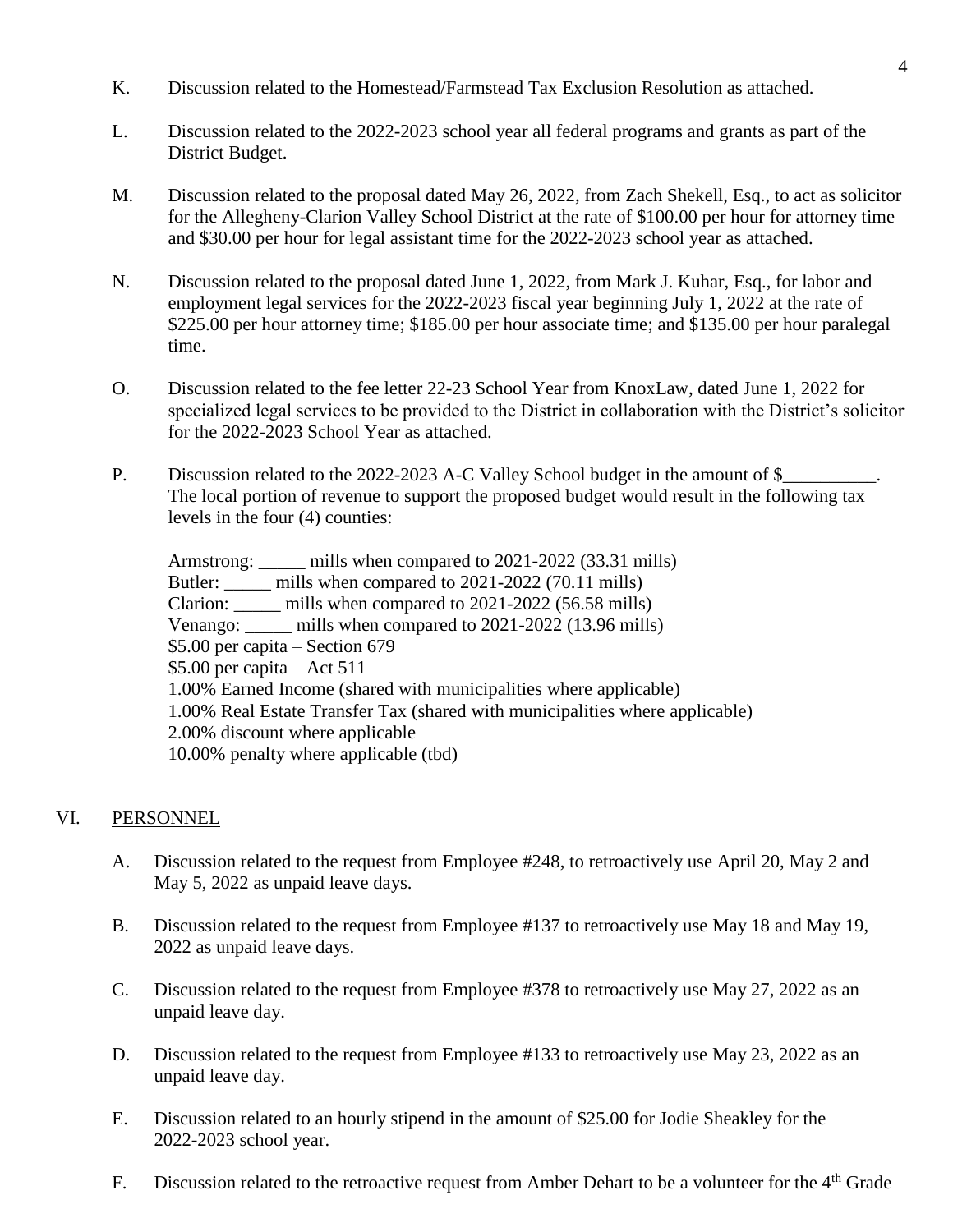Class Field Trip (May 24, 2022), the PTO and with the District. All required paperwork for Amber has been received in the District Office.

- G. Discussion related to eliminating the two (2) part-time 4 hour 30 minute per day light duty Grant Funded ESSER II Custodial positions effective June 30, 2022.
- H. Discussion related to (due to the conclusion of ESSER II Grant funds) Employees #131 and #138 resuming their regular part-time 3 hours per day light-duty custodial positions effective July 1, 2022.
- I. Discussion related to the letter of resignation as Jr. High Student Council Advisor from Melinda Farrington dated May 24, 2022, as attached.
- J. Discussion related to posting in-house for a Jr. High Student Council Advisor.
- K. Discussion related to the Agreement with KEYSOLUTION EDUCATIONAL STAFFING, L.L.C for the 2022-2023 academic year for Director(s) of Special Education Administrative Services as attached.
- L. Discussion related to the following 2022-2025 Contracts: A-CV ESPA (attached); Business Manager; Director/Buildings & Grounds; Food Service Director; Meet & Discuss; and School Police.

### VII. INSTRUCTIONAL SERVICES

- --Discussion related to the Enrollment, Class Size Data and Staff for the 2021-2022 school year dated June 16, 2022 as attached.
- --Discussion related to the list of Graduating Seniors of the Class of 2022 as attached.
- --Discussion related to the 2022-2023 Fundraising Calendar as attached.
- --Discussion related to the 2021-2024 Special Education Plan as attached.
- --Discussion related to the request from John Irwin, Baseball Coach, to attend the ESPN Wide World of Sports baseball spring training in Orlando, Florida on March 18 – 25, 2023 as attached.

### VIII. POLICY

### IX. FACILITIES

### X. TRANSPORTATION

--Discussion related to the 2022-2023 Clarion County Career Center bus run.

### XI. MISCELLANEOUS

A. Career Center Report.